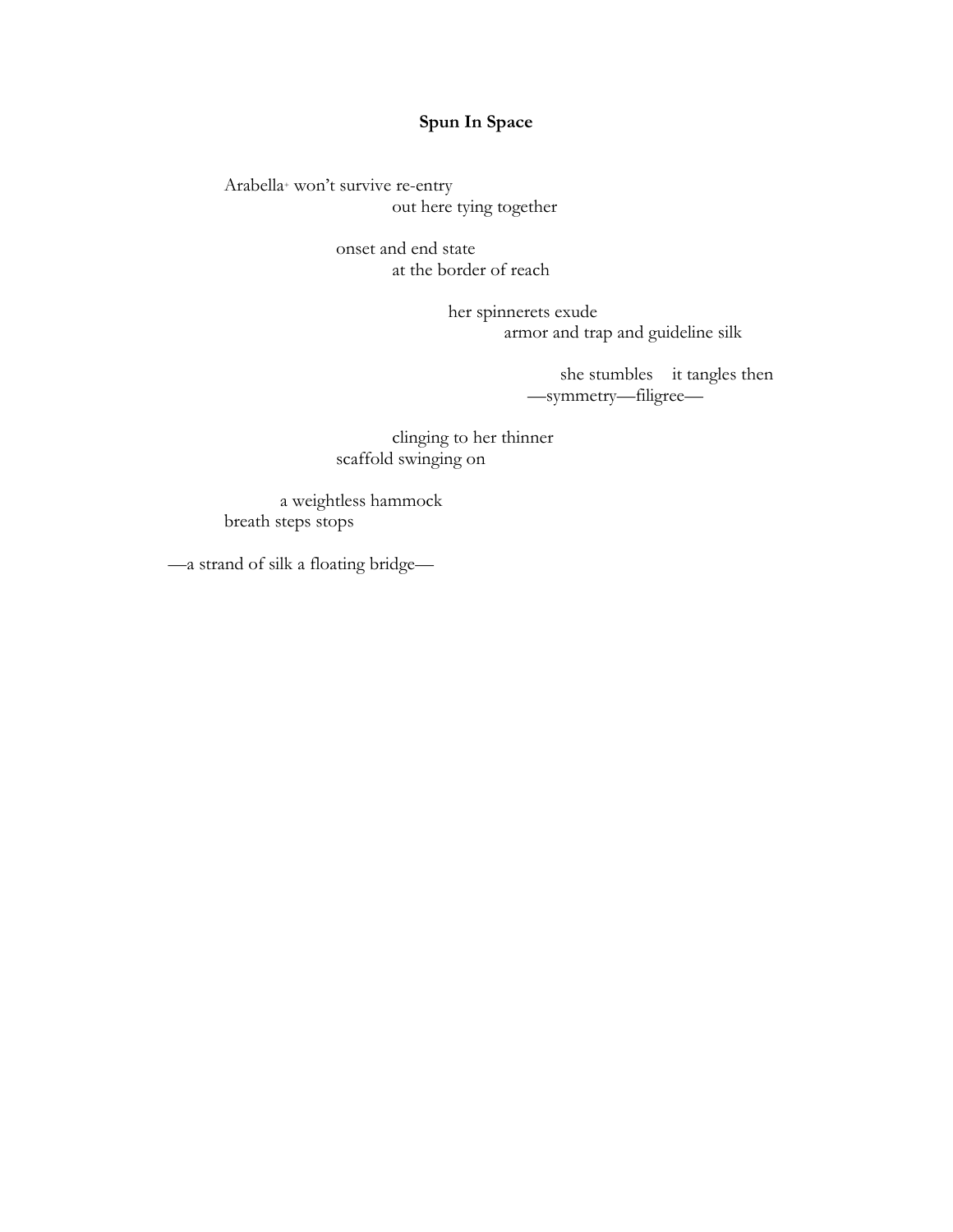# **Note Arabella**

The two female spiders Arabella and Anita were part of the second *Skylab* crew in 1973. After some adaptation, Arabella did spin webs, and so too, finally, Anita. These were of a finer (less heavy) weave but very similar to their customary earth webs.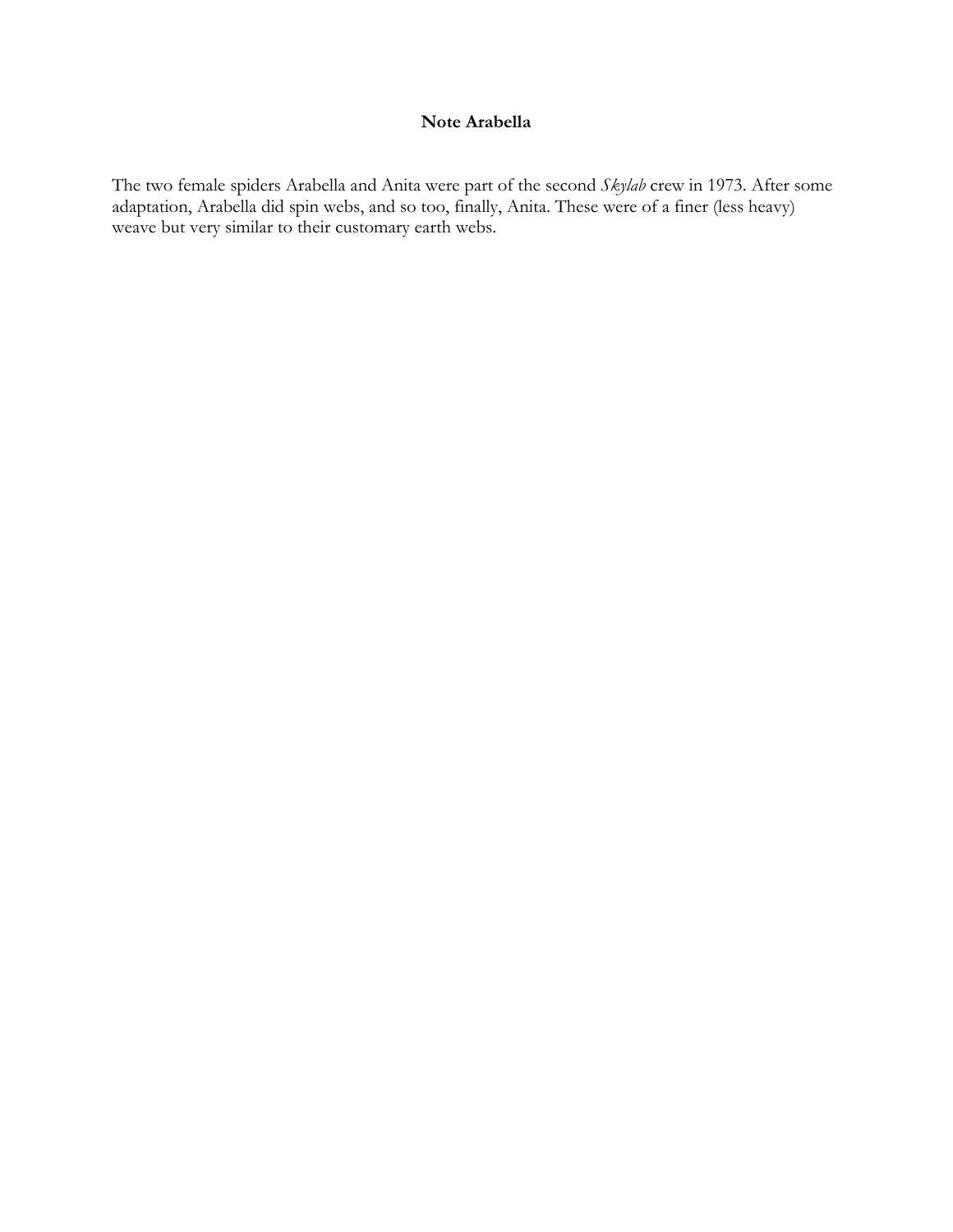## **To Think a Wave**

no one frame no moment no cell no shot will do you need memory afterimage bodyfeel jostling *&* reeling vertical bobbing ( Maxwell's<sup>+</sup> equations ) and a powerful parallel wind ( white wake on dark water ) blowing the top molecules free rush of bubbles tumbling ( billions ) down the wave side body commotion somersaulting on a hillside afterimage Jack *&* Jill water spilling in a pail ( and his intuiting invisiblenesstouching, his, Faraday's+ body-

feel )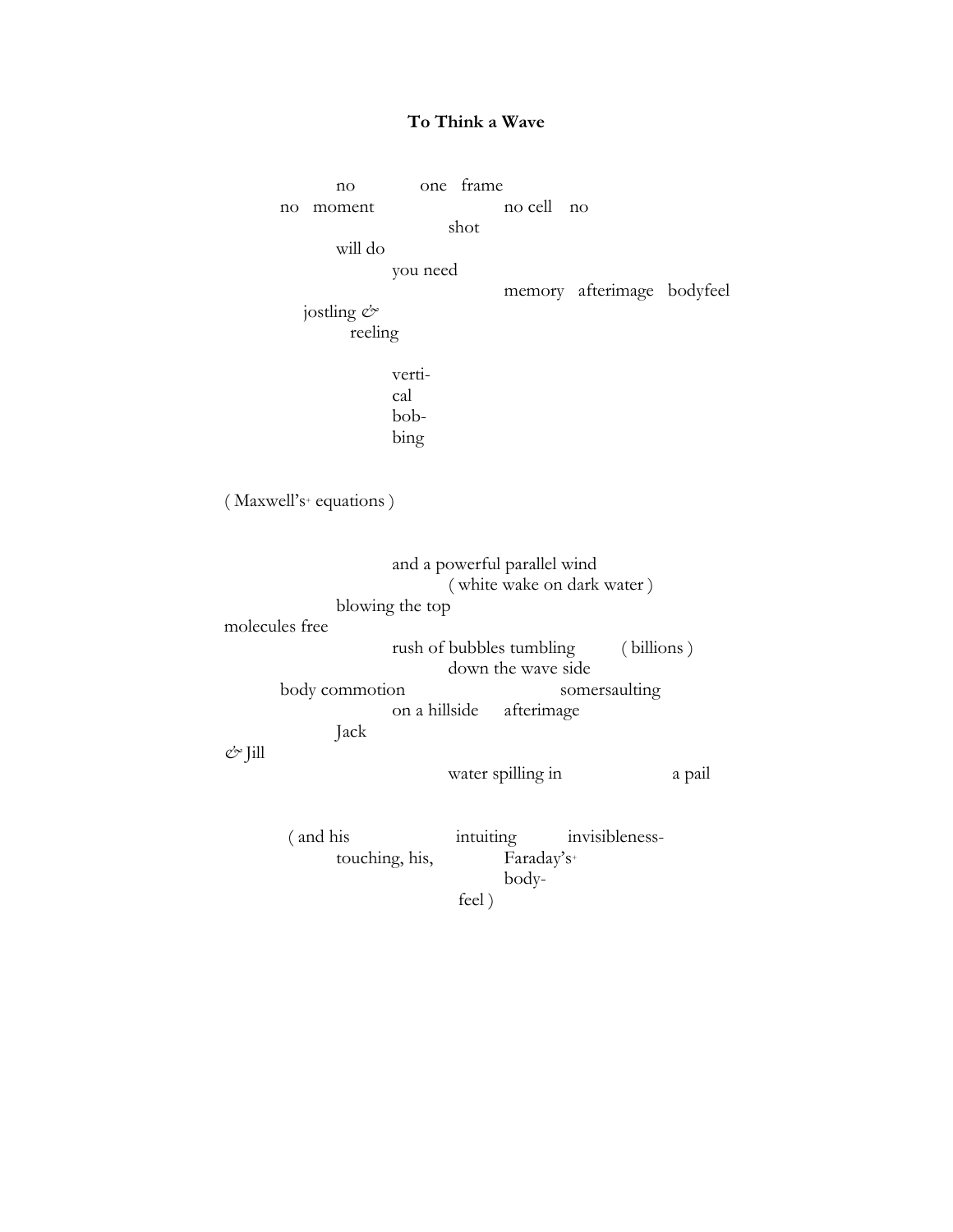### **Note Maxwell** *&* **Faraday**

Michael Faraday (with ever so little formal education, no mathematics, no money) became a selftaught experimentalist and in 1831 discovered electromagnetic induction (an electric field produced by time-varying magnetic fields), the principle behind the transformer and the generator. He made a huge number of discoveries in electromagnetism and chemistry.

The much younger (ever so well-educated Scottish physicist and upper class mathematician) James Clerk Maxwell regarded Faraday as a mentor. Maxwell's equations describe how electric charge and magnetism interact to produce electromagnetic waves, creating a complete mathematical system for understanding radio, microwave, infrared, visible light, ultraviolet, x-ray, and gamma waves.

Faraday *felt* "lines of force" and believed they were the substance of reality. Maxwell thought otherwise. He thought that force must propagate through an ether, but he said that Faraday's uses of lines of force show him "to have been in reality a mathematician of a very high order–one from whom the mathematicians of the future may derive valuable and fertile methods."

Einstein, whose theories dispensed with ether, kept a picture of Faraday on his wall along with ones of Maxwell and Newton.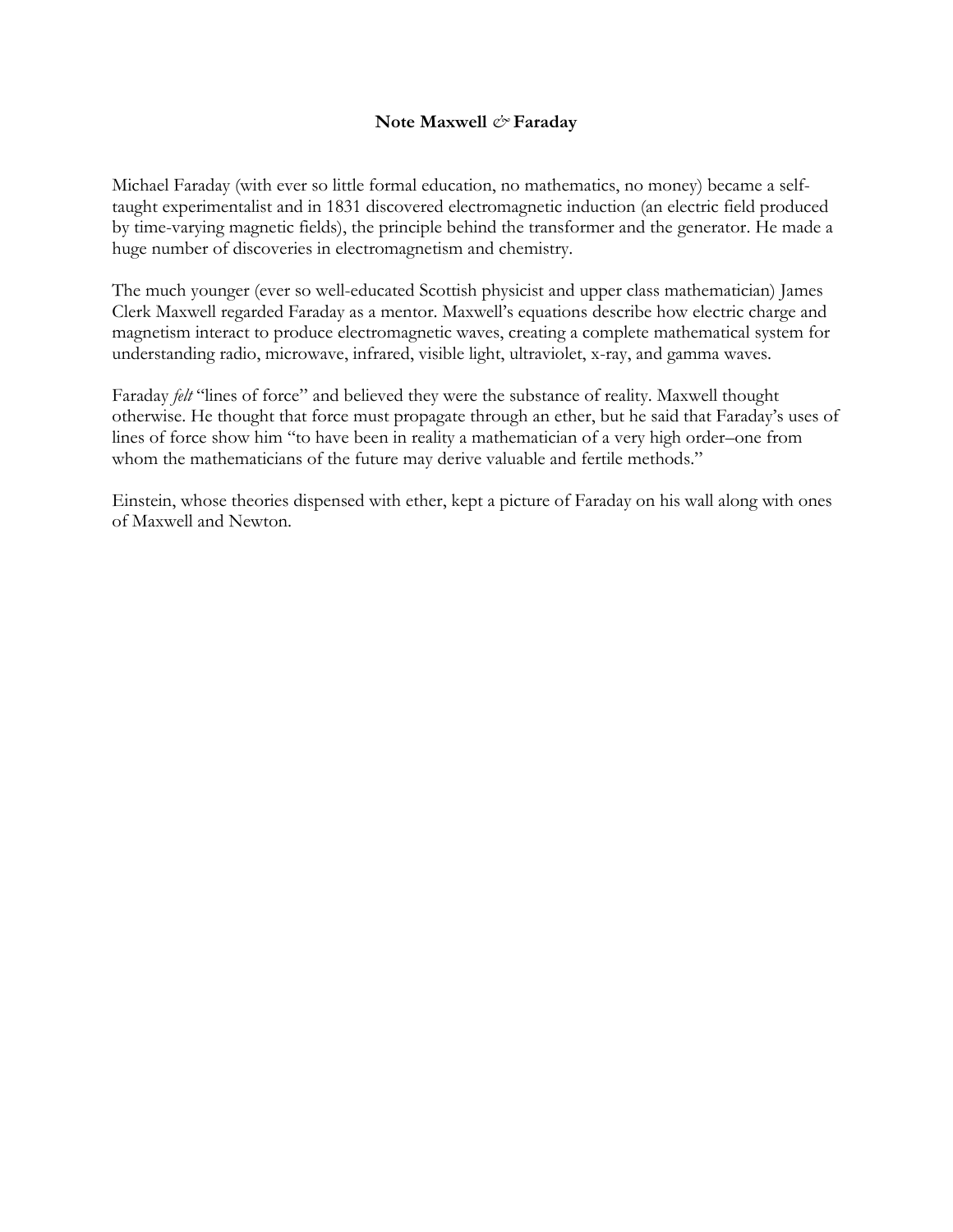#### **Preferring Chaos to Complexity; or, Civil Disorder: Listen Up!**

Chaotic is *not* opposite Machine-Like, chaotic *is* machine-like. Chaotic means watch out for the beginning—a tiniest possible change, at first, will yield a world of difference in the end.

> Amazing! Still, butterfly wings parting the air don't cause anything or not cause anything. Miniscule differences witness a world over-sensitive to *everything—*

When 2 machines work back and forth on each other, they behave weirdly

*—*chaotically*—*

and, as it turns out, perfectly calculably; whereas complex systems yield a global cascade of network-wide uncertain domino effects. Uncertain is the key thought.

Not that a complex system can't prove robust.

Modestly shocked,

it might just wobble . . . slightly; other times, that same shock unstoppably cascades across—the system, vulnerable, fragile.

> Often called dynamic networks, complex systems have a number of parts, "agents," that interact or adapt to each other over time and sometimes feature emergence.

Emergent *is* opposite machine-like, inherently unpredictable. Look at water, H<sub>2</sub>O. We know oxygen and hydrogen atoms, so presumably, water actually, no. Water's 4 ( or 5 ) emergent traits found in neither O nor H.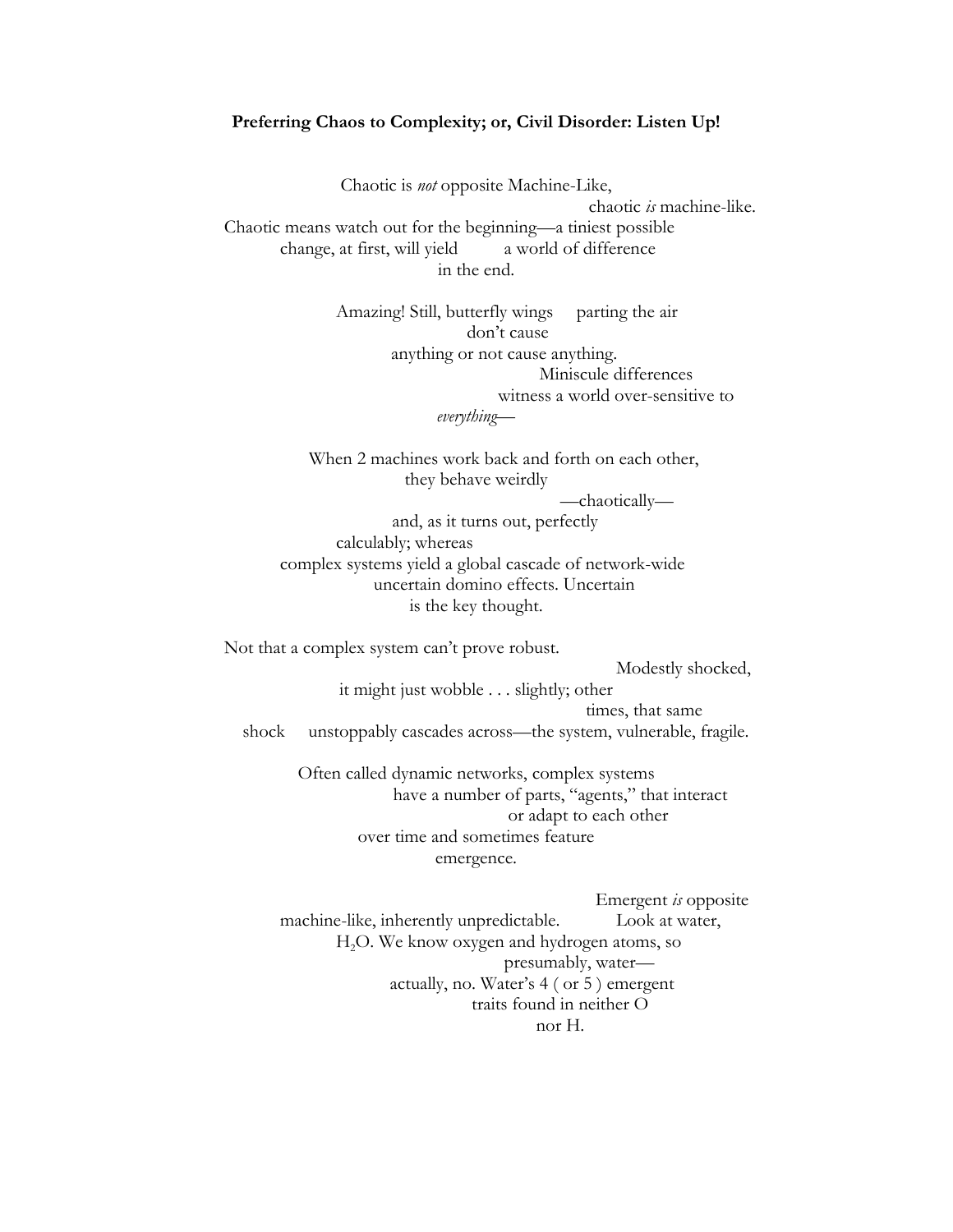As Stuart Kauffman+ says, "…it is something of a quiet scandal… physicists have largely given up trying to reason

'upward' from the ultimate [low-level] physical laws to larger-scale events in the universe…."

Chaotic uncertainty is practical, a practical inability to know the beginning. Complexity: even if we *could* measure a beginning, today, to an absurd degree of precision, we still wouldn't find a law to predict the future.

Which doesn't mean the future is random! There are patterns. Patterns ( all ultimately ephemeral and context always matters ) are not random. Random means no pattern. Complexity has patterns like water, emergent patterns, often repeating, however unreliable.

Side note: the "edge of chaos" ( confusingly ) belongs tocomplexity, a spectrum—one end "machine-like," the other "random."

> At the "edge of chaos,"

there are patterns in the system. So it *isn't* random; also, enough fluidity and emergent creativity that it's not robotic, either; i.e., you should pay attention to poems, to evidence of civil *order*—

To conclude, it is tempting to believe that chaos is a highly complex type of complexity, but it isn't. It's machine-like. To understand non-machine-like systems, complex systems, social systems like soil, city, civil order, the sea, we wish you poems, complex, uncertain knowledge *&* luck

With thanks/apologies to Greg Fisher's Synthesis blog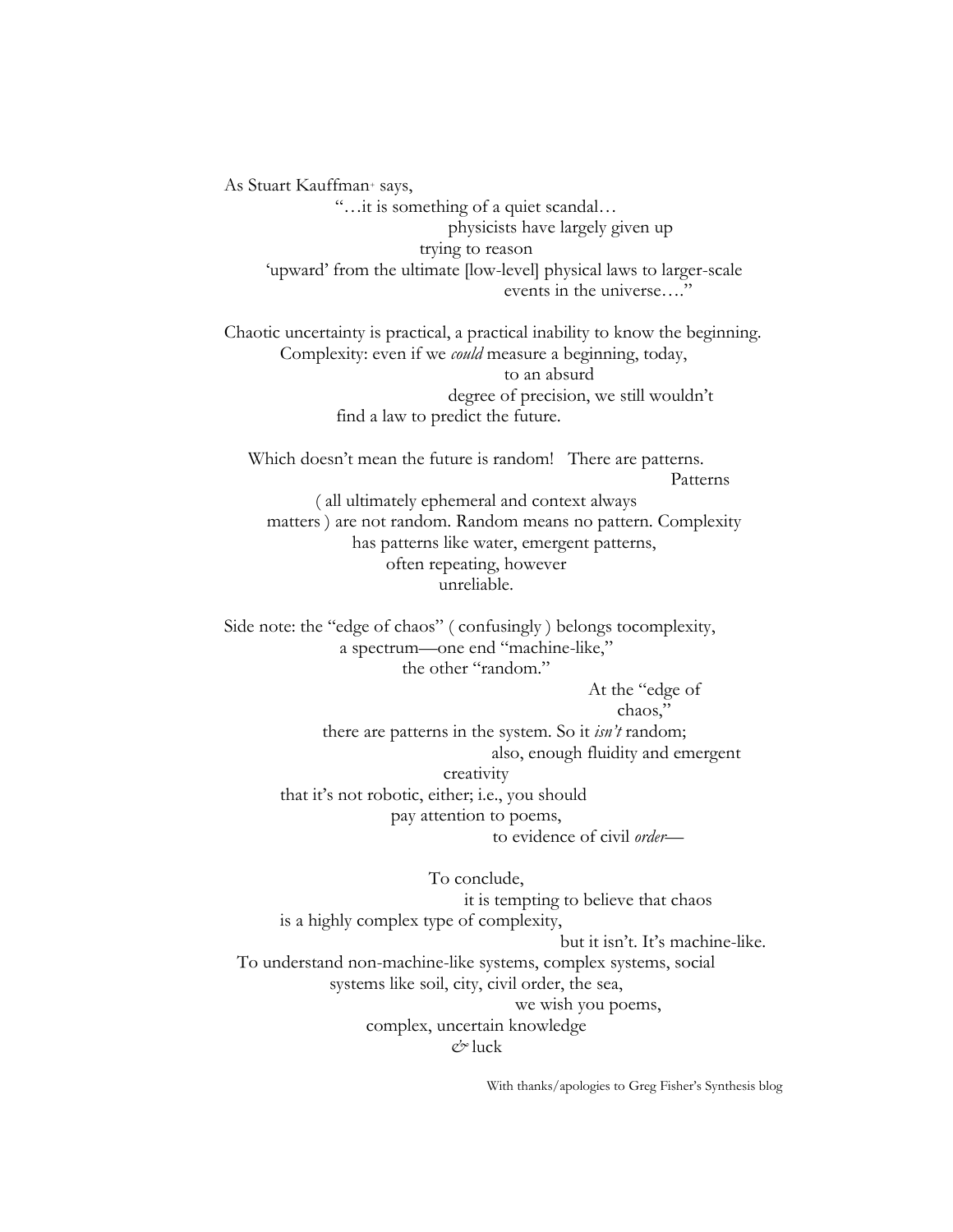### **Note Kauffman**

Stuart Kauffman argues that the complexity of biological systems and organisms results as much from self-organization and far-from-equilibrium dynamics as from Darwinian natural selection. He is the primary inventor of the NK mathematical model, described as a tunable rugged fitness landscape. "Tunable ruggedness" captures the intuition that both the overall size of the landscape and the number of its local "hills and valleys" can be adjusted via changes to its two parameters: N, the length of a string of evolution, and K, its endpoint. The NK model has found application in the study of evolutionary biology, immunology, optimization, technological evolution, and complex systems.